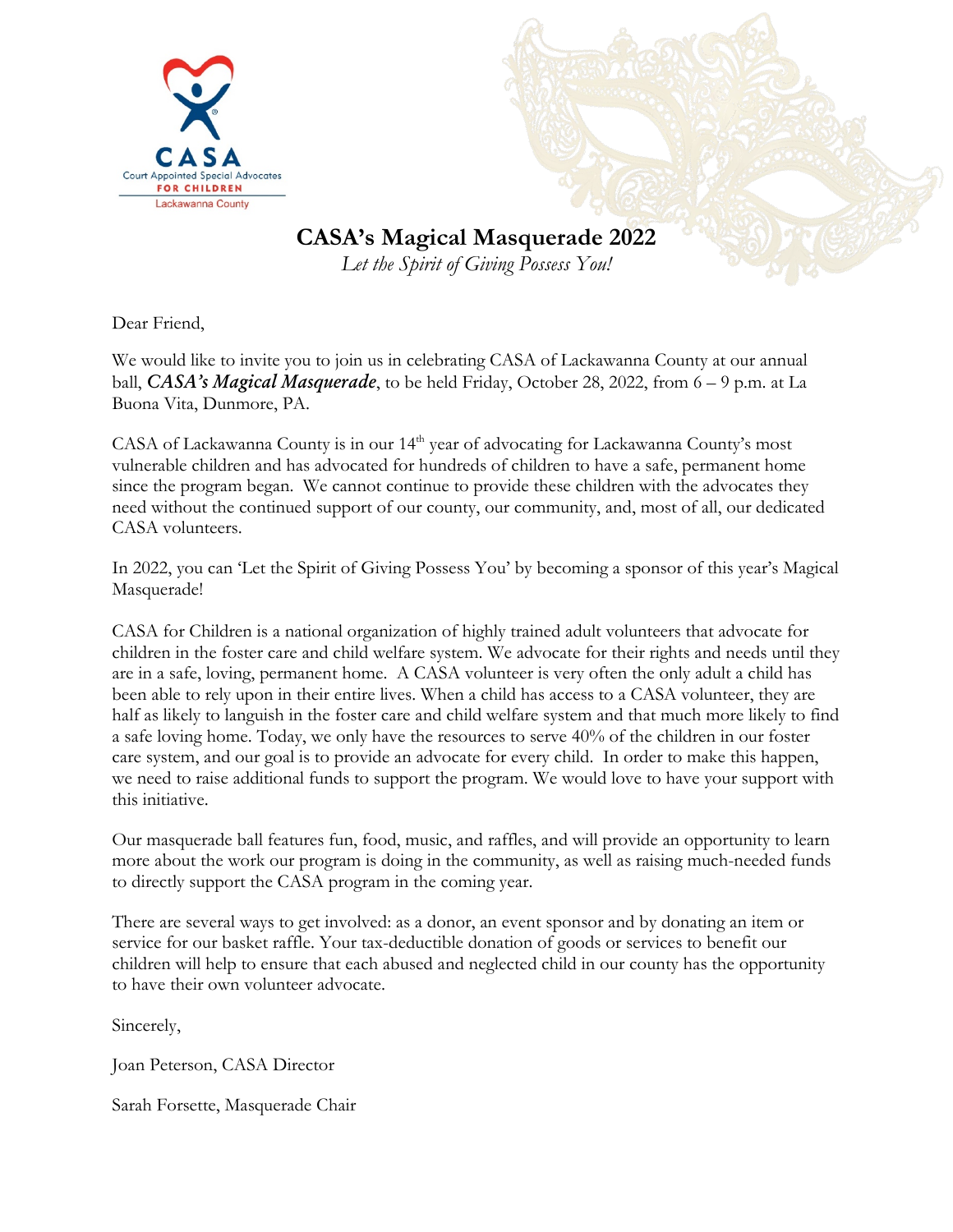### *CASA's Magical Masquerade* **2022 CASA Sponsorship Opportunities**

#### ☐ *\$5000 Gold Sponsor* **(1 Available)**

Event Sponsor Premiere Event signage and logo on all event materials/billboards Table for eight Full-page ad in event program Recognition by host during event Recognition on website

#### ☐ **\$***2,500 Silver Sponsor* **(2 available)**

Table for eight Logo on all event materials Full-page ad in event program Recognition by host during event Recognition on website

#### ☐ *\$1,000 Bronze Sponsor* **(5 Available)**

Table for eight Table Signage Half page ad Recognition by host during event Recognition on website

#### ☐ *\$500 Copper Sponsor*

4 Tickets Table signage Half-page ad Recognition on website

#### **Sponsorship instructions:**

*Mail or email sponsorship /ticket order form to: Lackawanna County CASA The Advocacy Alliance 846 Jefferson Avenue Scranton, PA 18510 Or email* [jp@theadvocacyalliance.org](mailto:jp@theadvocacyalliance.org)

#### **Ad Submission***:*

*Ad Specs: Full Page Ad – 7.5"h x 4.5"w; Half Page Ad – 3.75"h x 4.5"w Ad format: At least 300 dpi in either JPG, PDF, TIFF format Email: jp@theadvocacyalliance.org* 

- *Deadline for sponsorship reservation and program ads is September 30,2022*
- *Make checks payable to "Lackawanna County CASA".*
- *Questions? Call Joan at (570)558-3971*